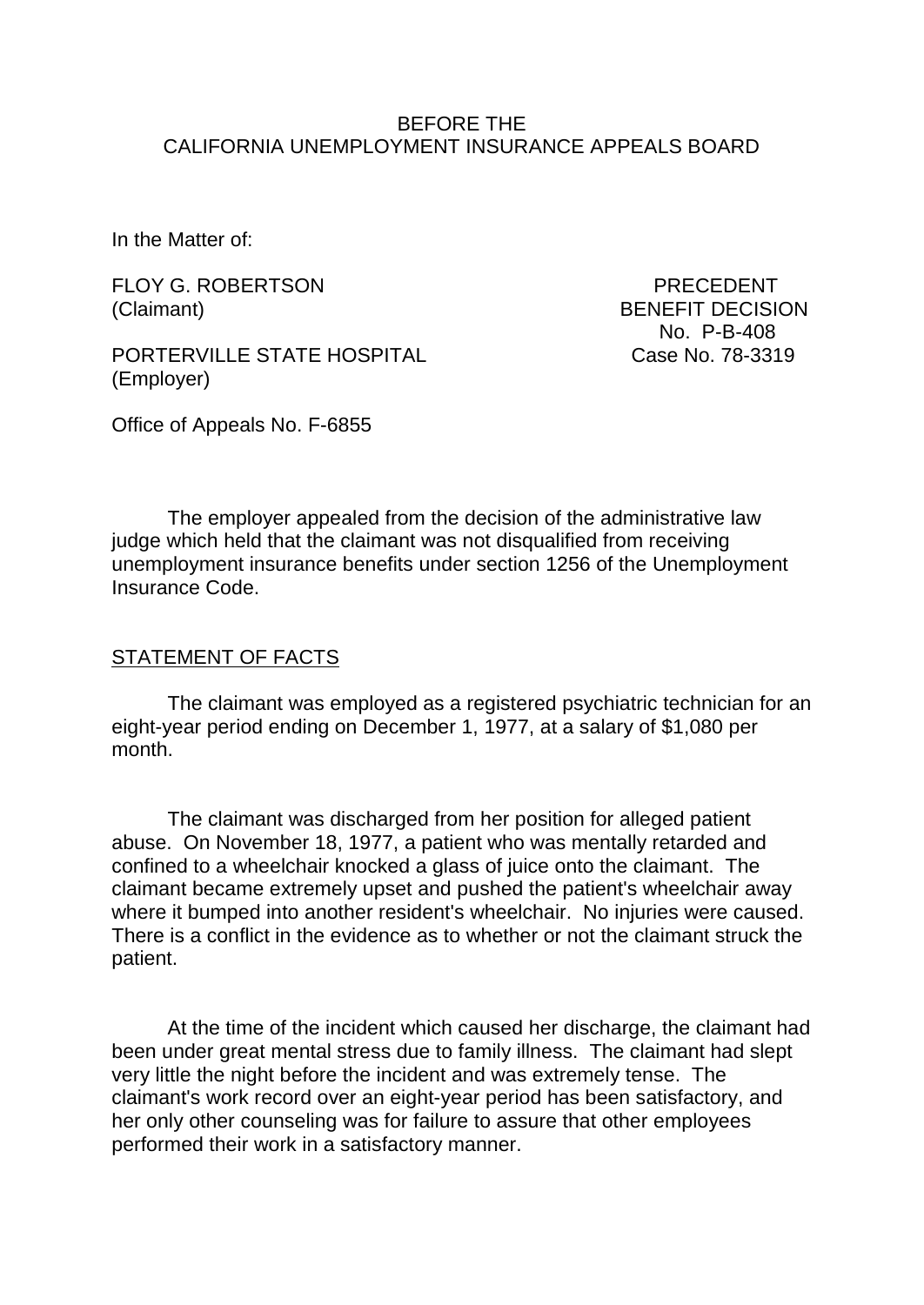The claimant, following her termination from work, was afforded a hearing before the State Personnel Board where she was personally represented by a lawyer, and where evidence was presented by witnesses regarding the incident leading to the claimant's dismissal.

As a result of that hearing the State Personnel Board found as a fact that, among other items, the claimant struck the 16-year-old patient, shouted at him, and shoved his wheelchair (with the patient in it) approximately eight feet into another wheelchair. The Board also made conclusions of law based on the preceding facts; these conclusions are not, however, necessary to our disposition of this case.

At the unemployment insurance hearing before the administrative law judge, the employer was present and submitted its evidence by way of a certified copy of the findings of fact, conclusions of law, and decision of the State Personnel Board which had been rendered prior to the hearing in this case and which had become final. However, the claimant denied at the unemployment insurance hearing that she had struck the patient. She did admit that she had shoved his wheelchair and had become upset with him. No witnesses other than the employer representative and the claimant testified before the administrative law judge.

## REASONS FOR DECISION

Section 1256 of the California Unemployment Insurance Code provides that an individual is disqualified for benefits if he has been discharged for misconduct connected with his most recent work.

In Appeals Board Decision No. P-B-3, the Appeals Board, based on Maywood Glass Company v. Stewart (1959), 170 Cal. App. 2d 719, stated that "misconduct connected with the work" consists of four elements: (1) a material duty owed by the claimant to the employer under the contract of employment; (2) a substantial breach of that duty; (3) a breach which is a wilful or wanton disregard of that duty; and (4) evinces a "disregard of the employer's interests," i.e., tends to injure the employer.

On the other hand, mere inefficiency, unsatisfactory conduct, poor performance because of inability or incapacity, isolated instances of ordinary negligence or inadvertence, or good faith errors in judgment or discretion are not "misconduct."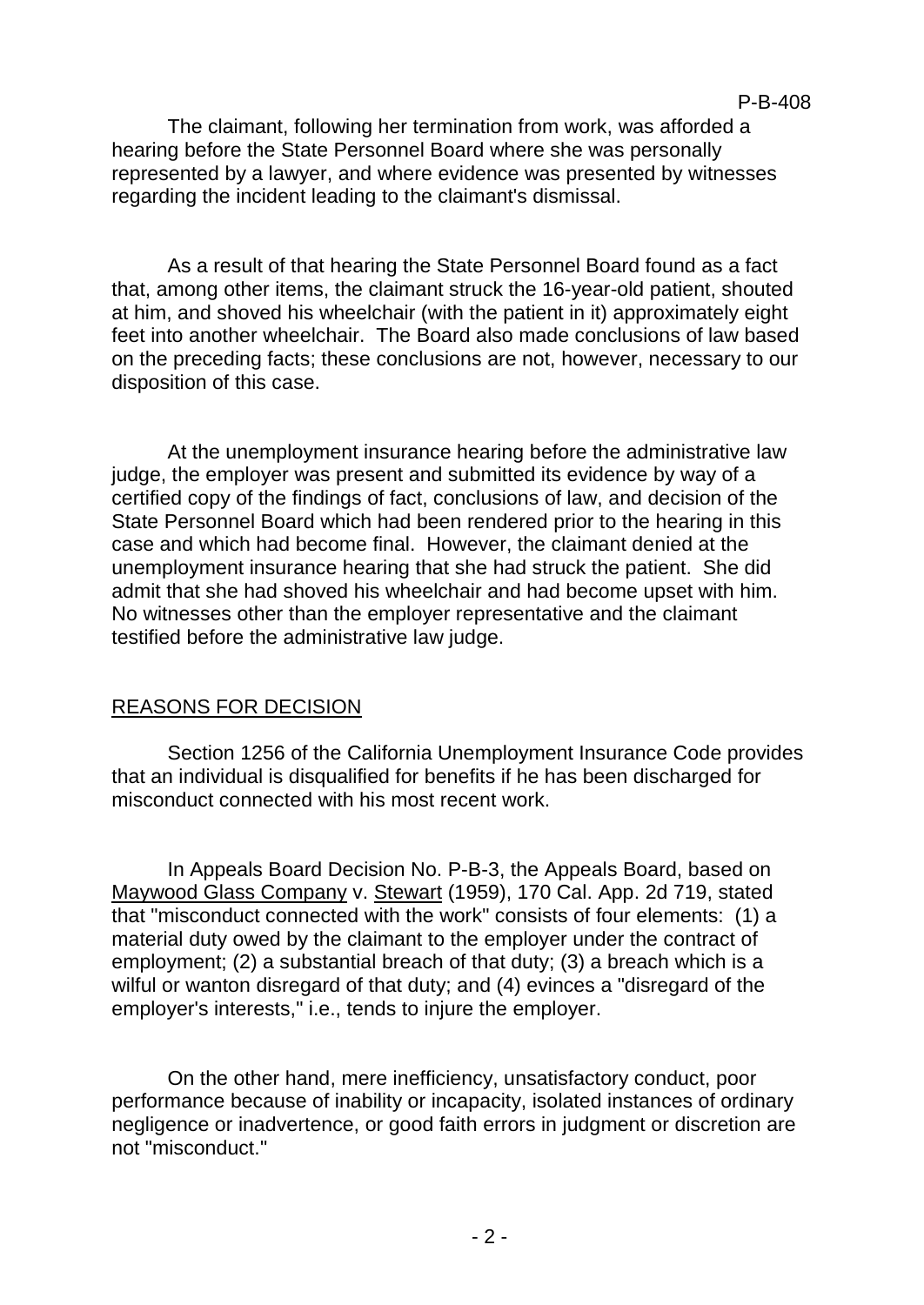In Maywood, the court held that the employer has the burden of establishing misconduct to protect its reserve account.

The employer contends that the principle of collateral estoppel should be applied to this case insofar as the facts regarding the claimant's behavior were conclusively determined in the preceding administrative hearing before the Personnel Board. Consequently, it is asserted that the claimant is estopped from refuting the finding that she actually struck the patient.

Recognized in law is the doctrine of res judicata, a legal concept that is used as a mechanism for settling disputes. It has two aspects, only one of which is applied in any given controvery.

"First, in a new action on the same cause of action, a prior judgment for the defendant is a complete bar . . ., and a prior judgment for the plaintiff likewise precludes the new action because it results in a merger, superseding his claim by a right of action on the judgment . . . .

"Second, in a new action on a different cause of action, the former judgment is not a complete merger or bar, but is effective as a collateral estoppel, i.e., it is conclusive on issues actually litigated between the parties in the former action." 4 Witkin, California Procedure, 2d ed., Judgment, section 148, p. 3293.

It is an abbreviated form of the second aspect of the doctrine of res judicata, collateral estoppel, which the employer seeks to invoke and which is the issue before us in this case. It is important to note that collateral estoppel applies to both issues of fact and issues of law determined in the prior action. Since the law defining "misconduct," "good cause," and innumerable other concepts in unemployment insurance law differs from the law defining concepts within the purview of the State Personnel Board or any other administrative body, any discussion of the application of collateral estoppel to cases before the Unemployment Insurance Appeals Board must necessarily be limited to issues of fact only.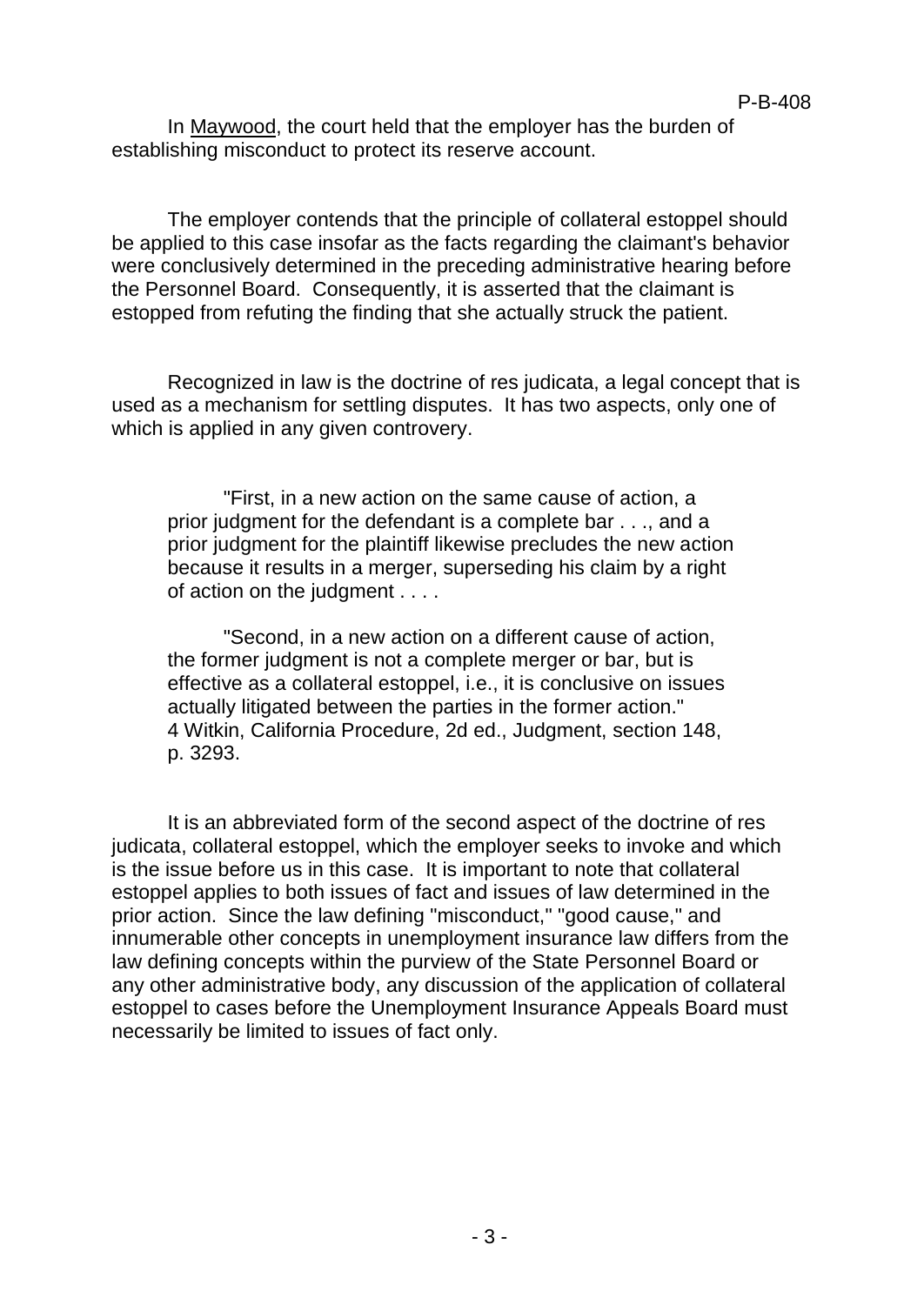In order for the doctrine to be invoked in the judicial forum, it ". . . must conform to the mandate of due process of law that no person be deprived of personal or property rights by a judgment without notice and an opportunity to be heard." (Bernhard v. Bank of America, 1942, 192 Cal. 2d 807, 811) Furthermore, affirmative answers to three questions must be given to validate a plea of collateral estoppel. Was the issue decided in the prior adjudication identical with the one presented in the action in question? Was there a final judgment on the merits in the prior action? Was the party against whom the doctrine is applied a party to the prior adjudication or in privity with such party?

Although affirmative answers to the above questions may be, and have been, given in many cases, thereby qualifying the case for application of the doctrine, there still continues to be considerable disagreement as to whether the principle of collateral estoppel applies in administrative hearings as well as in the judicial forum. The policy behind the two aspects of res judicata is that of limiting litigation by preventing a party who has had one fair trial from again drawing the issue into controversy (Bernhard, supra). There has been some cautionary language in the cases and the literature to the effect that the principle should not be adopted in its entirety in the administrative law forum. In Bank of America v. City of Long Beach, 50 Cal. App. 3d 882, 890, the court stated that the "Principles of res judicata or collateral estoppel should not be applied indiscriminately to decisions of administrative agencies." That court then went on to quote Professor Davis to the effect that the application of the doctrine of res judicata does have its place in administrative law under certain circumstances, which the court did not clearly define.

"The key to a sound solution of problems of res judicata in administrative law is recognition that the traditional principle of res judicata as developed in the judicial system should be fully applicable to some administrative action, that the principle should not be applicable to other administrative action, and that much administrative action should be subject to a qualified or relaxed set of rules concerning res judicata." Id. at 890.

It appears, then, that a great deal of the difficulty encountered by the courts in determining whether or not collateral estoppel should be invoked centers around conclusions of law reached in the prior proceeding, and not the findings of fact. Louis Stores, Inc. v. Department of Alcoholic Beverage Control (1962), 57 Cal. 2d 757; Hollywood Circle, Inc. v. Department of Alcoholic Beverage Control (1961), 55 Cal. 2d 728; United States v. Stone & Downer Co., 274 U.S. 225; Restatement of Judgments, section 70, comment f. This observation is corroborated by the statement that the doctrine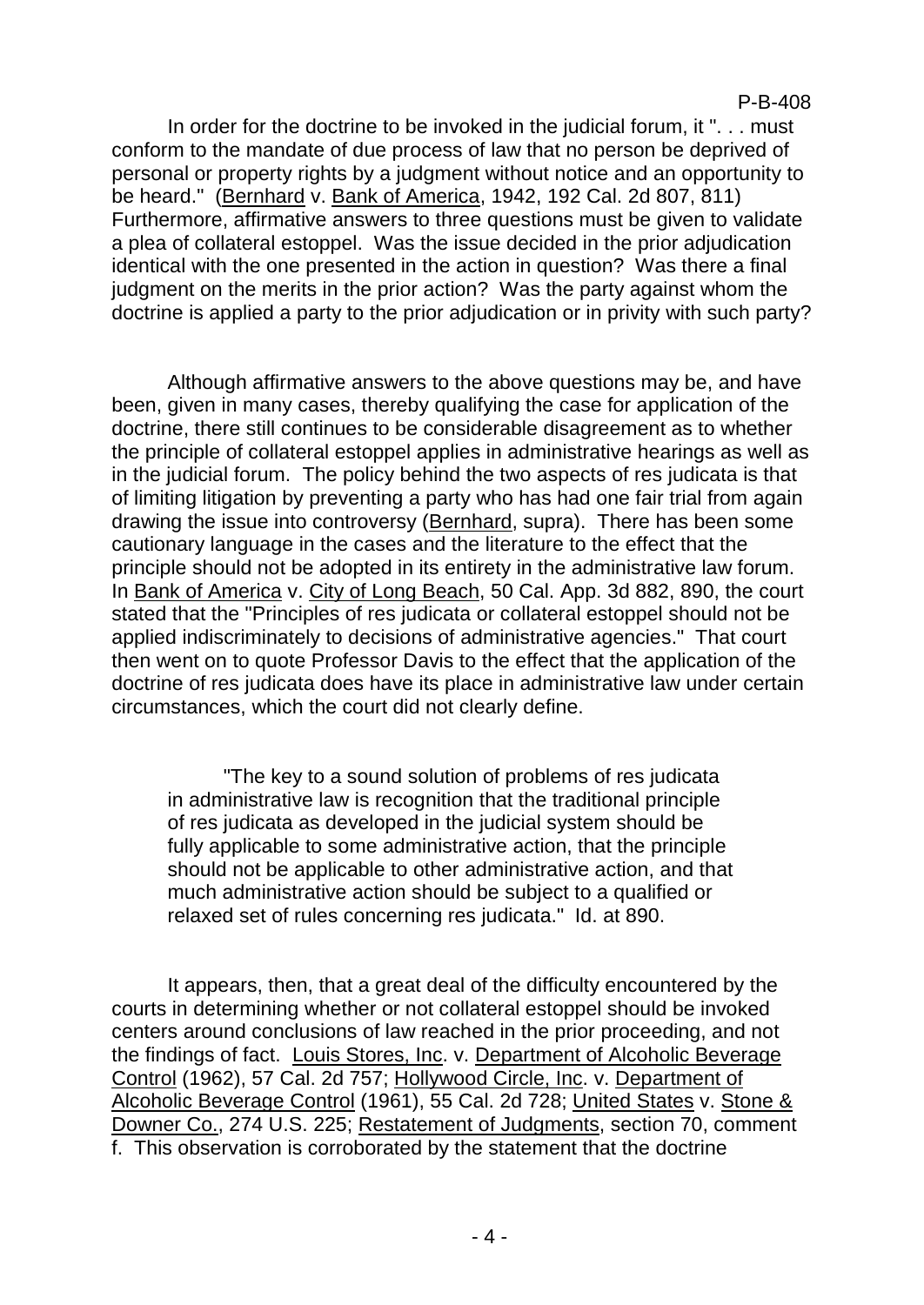of res judicata as applied to administrative determinations is weaker as to questions of law than to questions of fact and that its application should be qualified or relaxed to whatever extent is desirable for making it a proper and useful tool for administrative justice (2 Davis, Administrative Law Treatise (1958), 558-559).

It is clear that the State Personnel Board is a constitutional body (California Constitution, Article 7, section 3) and a "court" within the meaning of Code of Civil Procedure section 1908, as are the Workers'Compensation Appeals Board (Cal. Const., Article 14, Section 4) and the Public Utilities Commission (Cal. Const., Article 12). As such they are entitled to make final findings of fact which are binding on a reviewing court if there is substantial evidence to support those findings (Fiske v. State Personnel Board (1957), 147 Cal. App. 2d 631; Boren v. State Personnel Board (1951), 37 Cal. App. 2d 634). Does it follow that findings of fact rendered by one administrative body are entitled to collateral estoppel effect in subsequent proceedings between the same parties before a different administrative body?

This question was addressed in French v. Rishell (1953), 40 Cal. 2d 477 where the Industrial Accident Commission had determined that plaintiff's deceased husband had died as the result of an injury occurring during the course of and arising out of his employment. The employer/defendant did not appeal the decision and it became final. The plaintiff then made application to the employer city pension board for payment of a pension based on the premise that the plaintiff's husband died as a result of injuries incurred while in performance of his duty as a fireman. Such a payment was provided for by the pension plan under which the deceased husband had been covered. The application was denied. Thereafter the plaintiff brought suit to compel the employer/ defendant to pay her a pension and introduced in evidence the Industrial Accident Commission award. The employer/ defendant argued that such a finding was not res judicata and denied that the plaintiff's husband died from work-connected injury.

The court held that the findings of the Industrial Accident Commission were entitled to res judicata effect ". . . where the identical issue was decided in a prior case by a final judgment on the merits and the party against whom the plea is asserted was a party or in privity with a party to the prior adjudication." Id., p. 479. It was also pointed out that the Industrial Accident Commission exercised adjudicatory functions and possessed the power to make final determinations on questions of fact.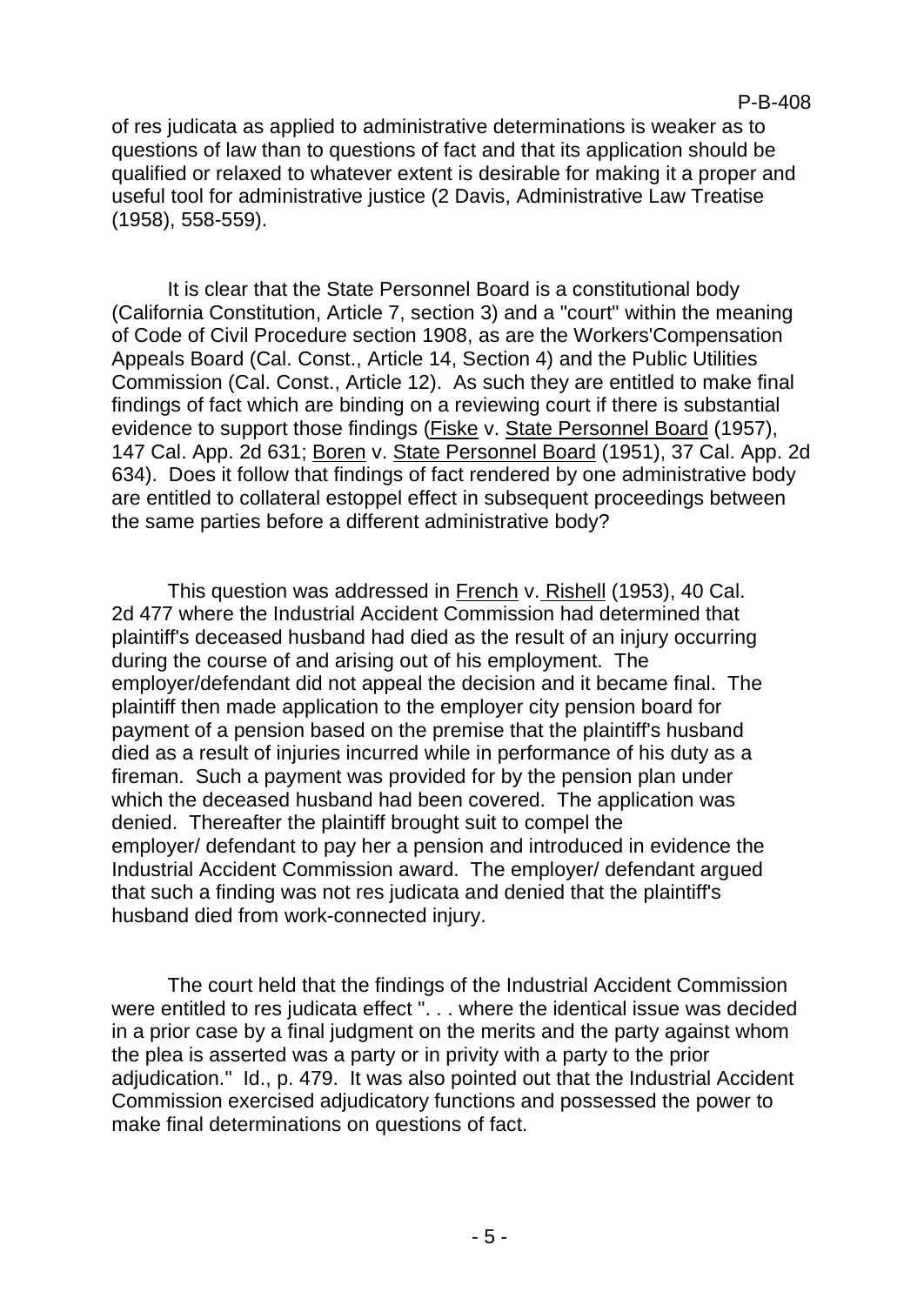We believe to be particularly applicable in this case the adoption by the French court of the following language appearing in 2 Freeman on Judgments (5th Ed.) section 641, pp. 1349-1350:

"In order that an adjudication in one court or tribunal should be regarded as res judicata upon the matters there determined when they come again in question in another tribunal, it is obviously not necessary that the same rules of law, practice or evidence should prevail in both tribunals. The attempt to impose any such limitation would defeat the whole purpose of the rule. . . . All that is essential therefore is that a party should have been given one opportunity for the judicial determination of an issue by a tribunal having the requisite authority and proceeding in a manner recognized as due process of law."

It appears, then, that the rule in the French case would likewise apply to the instant case, i.e., that the findings of fact made by the State Personnel Board are entitled to collateral estoppel effect in an Unemployment Insurance Appeals Board hearing.

It has also been argued that giving inter-agency recognition to collateral estoppel is, in effect, permitting one administrative agency to usurp the duties, responsibilities and powers of the other agency. This argument was answered aptly by the French court when it stated that the other agency involved, which, in this case would be the Unemployment Insurance Appeals Board, ". . . is deprived of no power in such a case except the power to make an independent finding on an issue of fact previously determined by another tribunal. This limitation is, of course, inherent in the doctrine and is a necessary result in every case in which it is applied." Id at 481. The other administrative agency, however, must still apply the pertinent law to the facts found by the adjudicating body.

Having reviewed the cases and authorities in which the application of collateral estoppel has been examined, we conclude that the doctrine is applicable in Unemployment Insurance Appeals Board hearings as to findings of fact determined by other administrative bodies under well defined circumstances. In addition to the requirements inherent in the definition of collateral estoppel, application of this limited aspect of the doctrine shall be applicable in unemployment insurance hearings only when the prior decision was rendered by an administrative agency which has the constitutional or statutory authority to perform an adjudicatory function;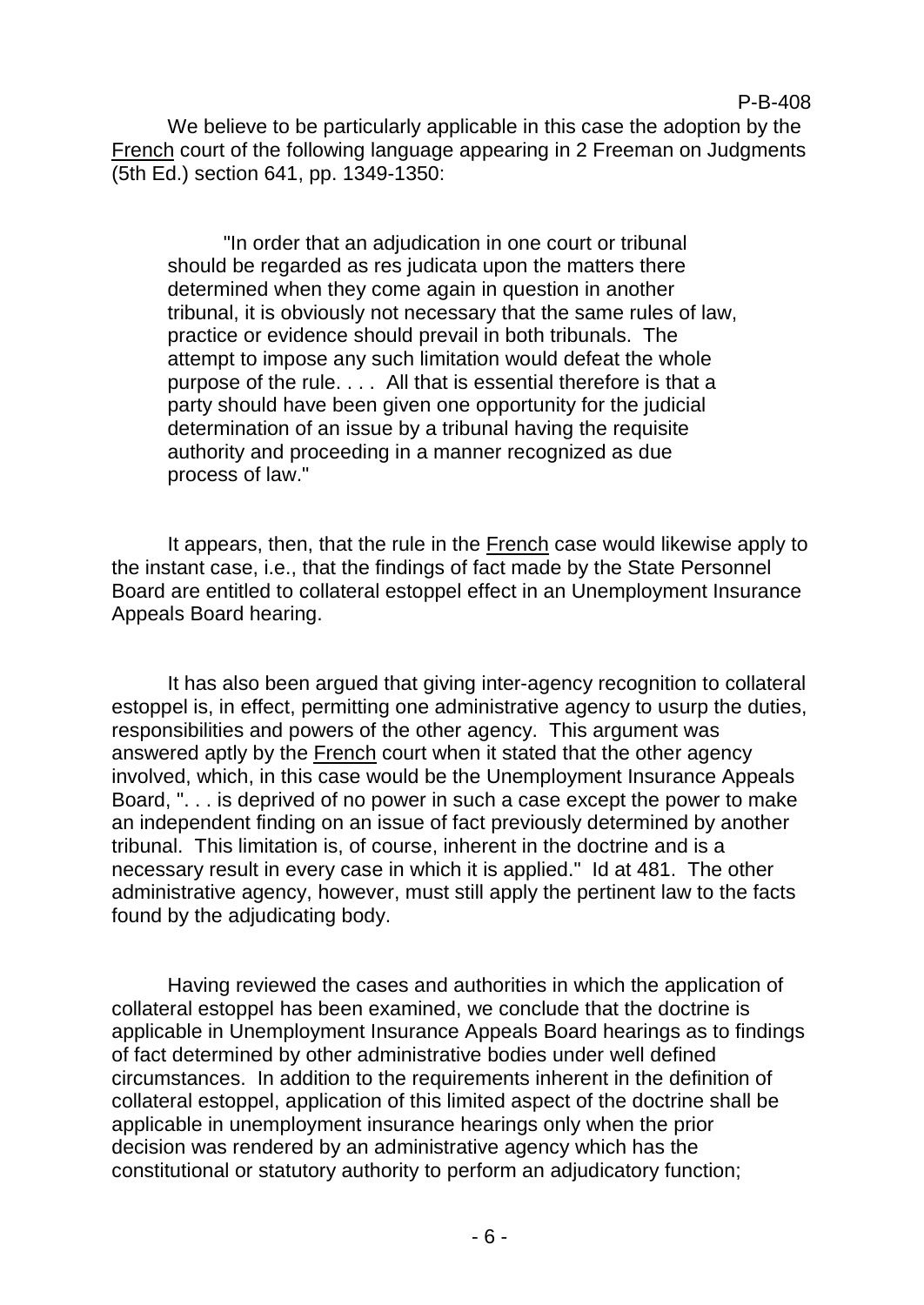only when that decision has become final before the time of the unemployment insurance hearing; and, notwithstanding the existence of the above requirements, only when application of the doctrine would not work an injustice upon the party against whom the doctrine is invoked.

Inherent in a finding of an absence of injustice would be a determination that the parties received due notice of the prior hearing, that adequate opportunity was given the parties to present their case in a comprehensive manner, that the opportunity to be represented by counsel was afforded, and that each party was permitted to present and examine witnesses.

The particular circumstances of the case now before us on appeal conform to the requirements we have formulated above for the application of collateral estoppel. Consequently, it is found that the claimant is estopped from alleging that the facts were other than those found by the State Personnel Board. It remains to be determined, however, whether the facts judicially noticed constitute misconduct as a matter of unemployment insurance law. (Maywood Glass Co. v. Stewart (1959), 170 Cal. App. 2d 719)

There can be little doubt that the claimant's actions toward the 16-year-old patient involved a substantial violation of a material duty owed to the employer, were wilful, and were in disregard of the employer's interests. It may be argued that there were extenuating circumstances in the nature of domestic problems in the claimant's household. However, we have long recognized that certain employees are to be held to a higher duty or standard of conduct, especially when the claimant has been entrusted with special responsibility and has received special training. (Davis v. California Unemployment Insurance Appeals Board (1974), 43 Cal. App. 3d 71, 117 Cal. Rptr. 463) In Appeals Board Decision No. P-B-195 we stated that the standard or test by which conduct is evaluated ". . . will vary with the degree of responsibility or skill which the employee is engaged to exercise." In the instant case the claimant was under a more stringent duty to conduct herself in a manner not inimical to the physical and mental well-being of her employer's charges. It must be recognized that the patient was totally and absolutely dependent on the claimant for his rudimentary human needs. The claimant was not unaware of this, having been employed as a psychiatric technician for a considerable period of time. It is thus concluded that her actions clearly constituted misconduct within the meaning of section 1256 of the code.